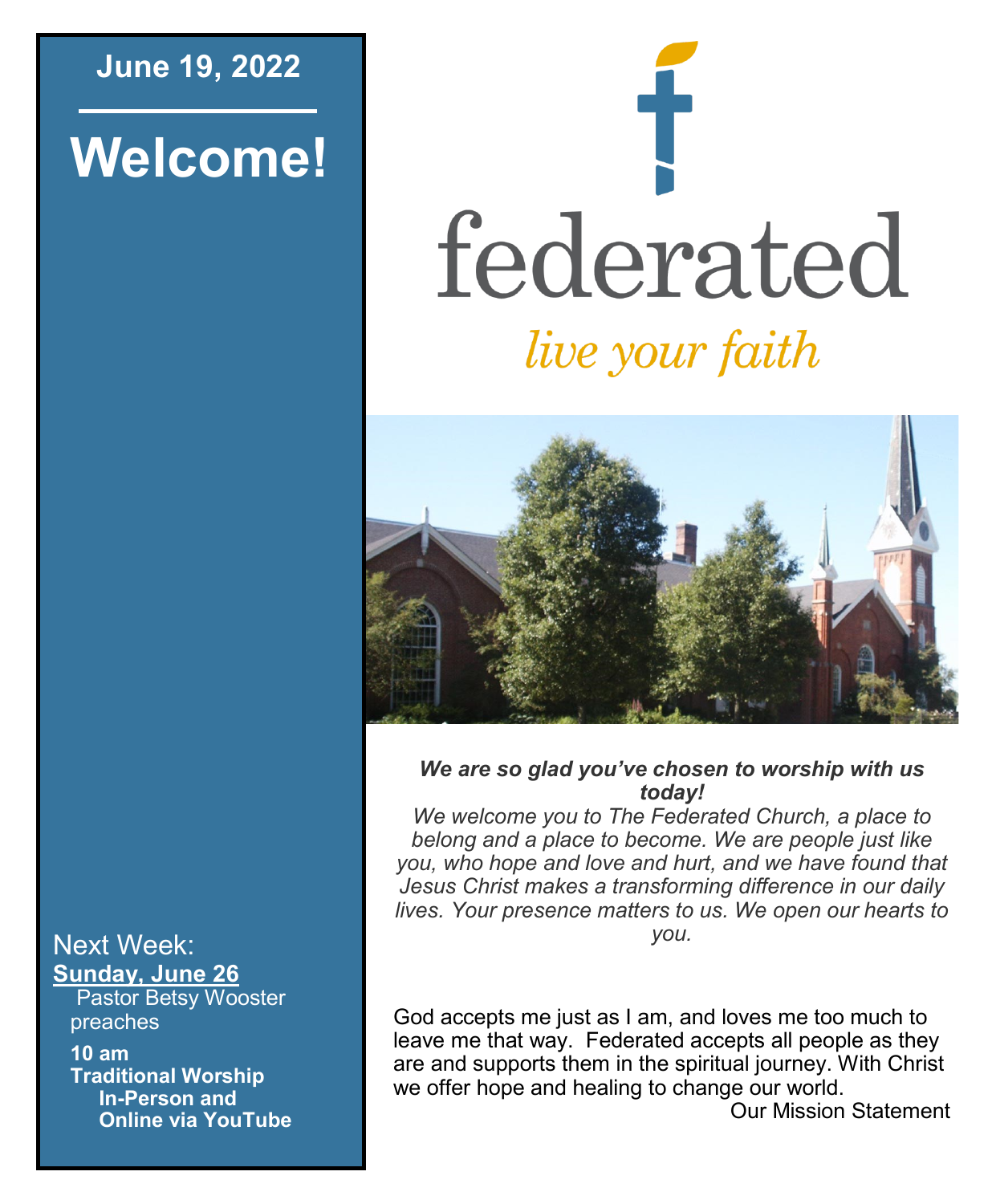# **WHAT'S HAPPENIN**

# **Bridging the Gap: Juneteenth Celebration & Scholarship Fundraiser**

#### **Sunday, June 19, 2-7 PM**

#### **Chagrin Falls Park Community Center**

Come celebrate with a cause at this Juneteenth Celebration & Scholarship Fundraiser! All are welcome to join in for this fun event. There will be Food Trucks, Free Parking, Bouncy Houses, a Live DJ, and so much more! All Raffles & Auction will benefit Park Graduates.

# **Special Meeting of the Congregation**

#### **Sunday, June 26, 11:15 AM**

The Church Council is calling a Special Meeting of the Congregation to be held at 11:15 AM on Sunday, June 26, 2022 for the purpose of electing Betsy Wooster to the serve as the Associate Pastor of Transformational Ministries. The meeting will also be on Zoom. A meet-and-greet will be held after worship on Sunday, June 19. **Events: Federation Constrained Properties Constrained By Practice Scholarship Pundraiser (as each Community Center<br>The 19, 2-7 PM and so small sume tend in Celebration & Scholarship Fundraiser!<br>The metal of this function** 

## **Messy Church**

#### **Sunday, June 26, 2 PM**

#### **The LeFeber home in Chagrin Falls**

Federated Families! Join us on Sunday, June 26th at 2pm at the LeFeber home for a Messy Church experience, fellowship and snacks. RSVP to Ms. Kristin: [klefeber@fedchurch.org](mailto:klefeber@fedchurch.org)

## **Potluck Dinner**

#### **RESCHEDULED for**

#### **Tuesday, June 28th, 5 PM**

#### **Frohring Meadows (16780 Savage Rd.)**

The Congregational Care Commission invites you to a potluck dinner on June 23. Please bring a dish to share, your own dishes and utensils, and a beverage. Outdoor games welcome. Join us for an evening of fun and fellowship!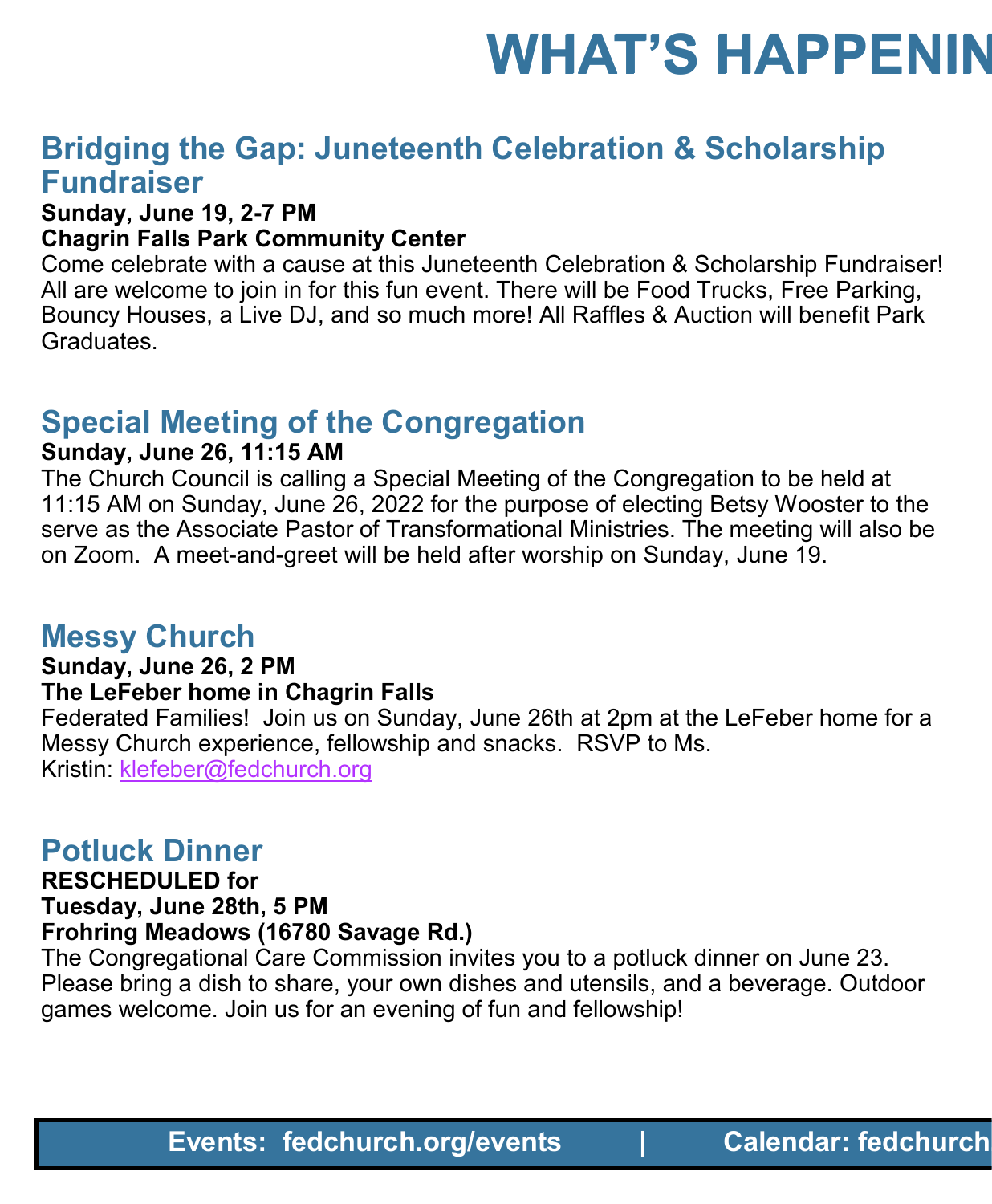# **IG AT FEDERATED?**

## **We Need Beans**

We need 30 + cans to help fill our July forth picnic baskets being given out at a local food pantry. Please bring cans of beans big or small and drop them off on the pew located outside of Fellowship Hall. We need the cans **NO LATER THAN June 26th**. For more information please contact Marty, [mculbert@fedchurch.org](mailto:mculbert@fedchurch.org?subject=Baked%20Beans%20Donation)

# **Primetime: Blossom Music Under The Stars**

Blossom's traditional star-spangled celebration with the Blossom Festival Band returns with a program featuring a mix of patriotic marches, Broadway favorites, an Armed Forces salute, and more — concluding with the "1812" Overture and fireworks! For more information please contact Melissa, [mowen@fedchurch.org](mailto:mowen@fedchurch.org?subject=Baked%20Beans%20Donation)

# **Worship Ambassadors Needed**

The Congressional Care Commission needs volunteers to serve as Worship Ambassadors for Sunday Morning Worship. If you are friendly and like to greet people, please sign up in Fellowship Hall during Coffee Hour, or for more information please contact Brooke, [bstrong@](mailto:bstrong@fedchurch.org?subject=Worship%20Ambassador%20Volunteer%20)[fedchurch.org](mailto:mowen@fedchurch.org?subject=Baked%20Beans%20Donation) .

# **Altar Flower Donor Opportunities**

There are two opportunities to donate the altar flowers on Sundays in July. We currently have 7/17 and 7/31 available. This is a wonderful way to honor or memorialize a loved one or a special occasion, as well as brighten our Sanctuary for the worship service! Please contact Sue Mansour at (440) 668-9399 or [sueman@roadrunner.com](mailto:sueman@roadrunner.com) if interested.